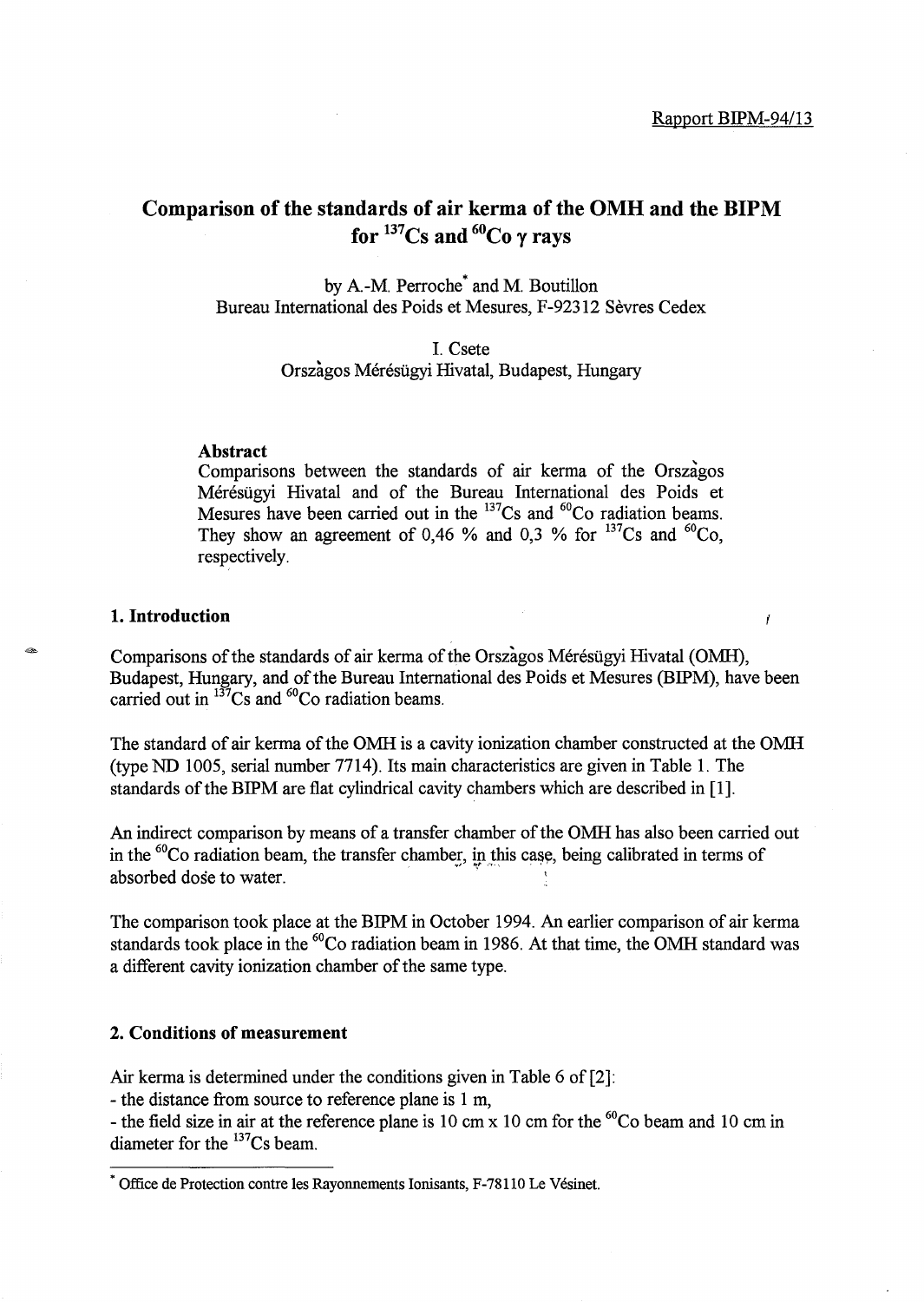The air kerma rate is determined by

$$
\dot{K} = \frac{I}{m} \frac{W}{e} \frac{1}{1 - \overline{g}} \left(\frac{\mu_{\text{en}}}{\rho}\right)_{a,c} \overline{s}_{c,a} \Pi k_i \quad , \tag{1}
$$

| where                                 |                                                                                   |
|---------------------------------------|-----------------------------------------------------------------------------------|
| I/m                                   | is the mass ionization current measured by the standard,                          |
| $\it W$                               | is the average energy spent by an electron to produce an ion pair in dry air,     |
| $\boldsymbol{e}$                      | is the electron charge,                                                           |
| $\overline{g}$                        | is the fraction of energy lost by bremsstrahlung,                                 |
| $(\mu_{\text{en}}/\rho)_{\text{a,c}}$ | is the ratio of the mean mass-energy absorption coefficients of air and graphite. |
| $\overline{S}_{c,a}$                  | is the ratio of the mean stopping powers of graphite and air,                     |
| $\Pi k_i$                             | is the product of the correction factors to be applied to the standard.           |
|                                       |                                                                                   |

#### Table 1. Characteristics of the OMH standard of air kerma

| Chamber                          | Outer height and outer diameter                                                                                             | 19     |  |
|----------------------------------|-----------------------------------------------------------------------------------------------------------------------------|--------|--|
|                                  | Inner height and inner diameter                                                                                             | 11     |  |
|                                  | Wall thickness                                                                                                              | 4      |  |
| Electrode                        | Diameter                                                                                                                    | 2,00   |  |
|                                  | Height                                                                                                                      | 8,97   |  |
| Volume of the air cavity $(cm3)$ |                                                                                                                             | 1,0219 |  |
| <b>Materials</b>                 |                                                                                                                             |        |  |
| Wall                             | Ultrapure graphite EK51 Ringsdorf, of density 1,75 g·cm <sup>-3</sup><br>and with impurities less than $1.5 \times 10^{-4}$ |        |  |
| Insulator                        | PTFE (Teflon)                                                                                                               |        |  |

# 3. Comparison of the air kerma standards for  $137$ Cs radiation

The volume of the OMH standard was determined mechanically at the OMH. The collecting voltage applied to this standard is  $\pm 250$  V. The polarity effect  $I_+ / I$  is 1,002 3.

The correction factors for the OMH standard were determined at the OMH. As a check, some of them were measured again in the BIPM beam. These concern corrections due to the wall  $(k_{at}, k_{sc})$  and to recombination losses  $(k_s)$ . The results agree with the OMH determination well within the uncertainties. The correction factor  $k_{\text{r n}}$ , for the radial non-uniformity of the BIPM beam over the section of the OMH standard, has been estimated from measurements carried out at the BIPM and is 1,0004.

The physical constants and the correction factors entering in (1) and the uncertainties associated with the measurement of  $\dot{K}$  are given in Table 2 for both the BIPM and OMH standards.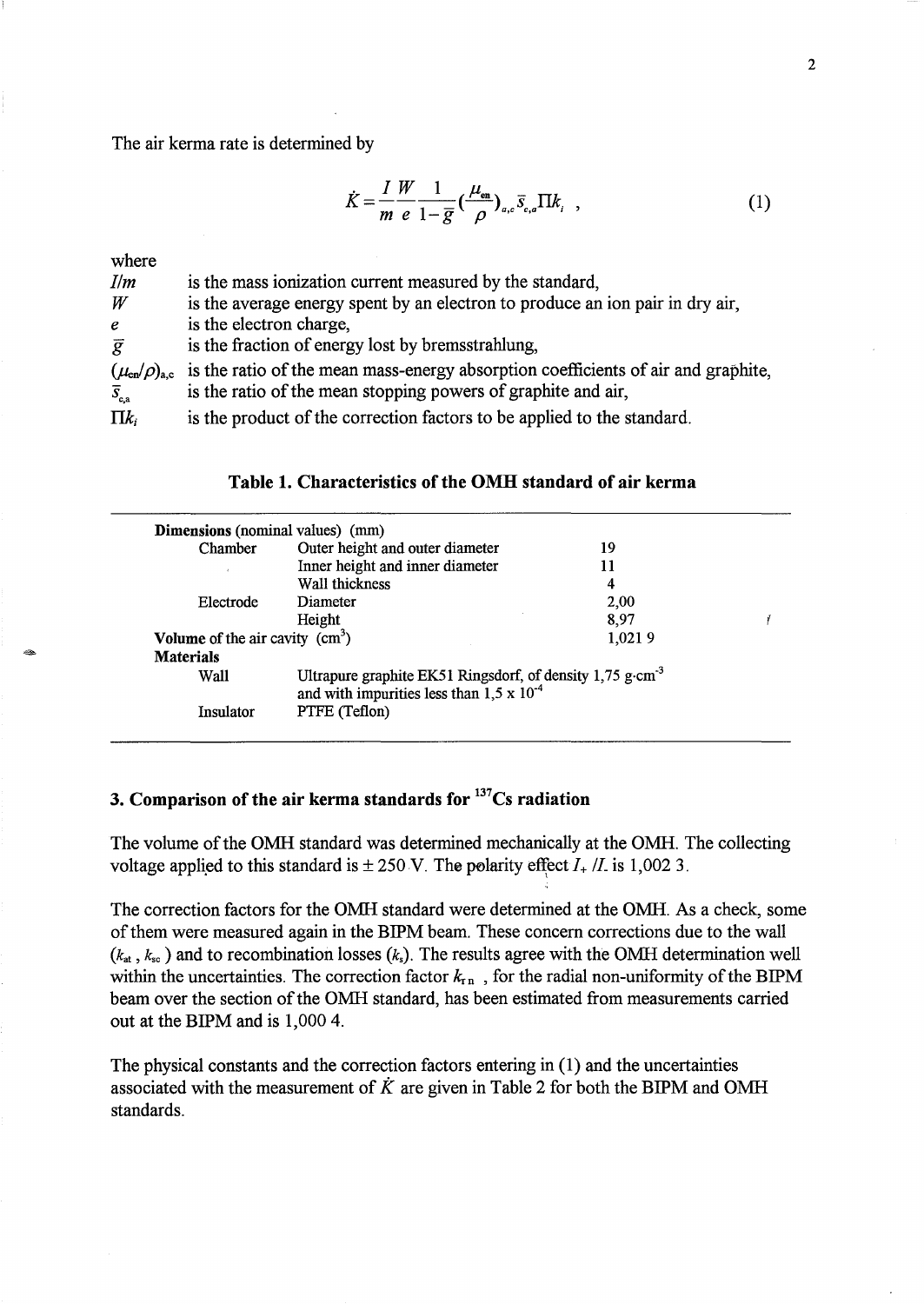## Table 2. Physical constants and correction factors entering in the determination of the air kerma rates,  $\dot{K}_{_{\rm BIPM}}$  and  $\dot{K}_{_{\rm OMH}}$  , for the BIPM  $^{137}$ Cs beam, and estimated relative uncertainties in the ratio  $|\dot{K}_{_{\rm{OMH}}}|\,/\, \dot{K}_{_{\rm{BIPM}}}$ .

The estimated relative uncertainties\* are given as standard deviations, (in %).

|                                 |                                                             |                    | ${\dot K}_{_{\rm BIPM}}$ |      |                            | $\dot{K}_{_{\rm{OMH}}}$ |      |                            | $\dot{K}_{_{\rm OMH}}$ / $\dot{K}_{_{\rm BIPM}}$ |                  |
|---------------------------------|-------------------------------------------------------------|--------------------|--------------------------|------|----------------------------|-------------------------|------|----------------------------|--------------------------------------------------|------------------|
|                                 |                                                             |                    | value                    |      | uncertainty                | value                   |      | uncertainty                |                                                  | uncertainty      |
|                                 |                                                             |                    |                          | S    | $\boldsymbol{\mathcal{U}}$ |                         | S    | $\boldsymbol{\mathcal{U}}$ | S                                                | $\boldsymbol{u}$ |
|                                 | <b>Physical constants</b>                                   |                    |                          |      |                            |                         |      |                            |                                                  |                  |
|                                 | dry air density (273,15 K, 101 325 Pa)                      | $(kg·m-3)$         | 1,293 0                  |      | < 0.01                     | 1,293 0                 |      | < 0.01                     |                                                  |                  |
| $(\mu_{\rm en}/\rho)_{\rm a,c}$ |                                                             |                    | 0,9990                   |      | 0,02                       | 0,9990                  |      | 0,10                       |                                                  |                  |
| $\overline{S}_{c,a}$            |                                                             |                    | 1,0104                   |      | 0,11                       | 1,010 1                 |      | 0,30                       |                                                  | 0,03             |
| W/e                             |                                                             | $(J\cdot C^{-1})$  | 33,97                    |      | 0,15                       | 33,97                   |      | 0,15                       |                                                  |                  |
| $\bar{g}$                       | fraction of energy lost by bremsstrahlung                   |                    | 0,0012                   |      | < 0.01                     | 0,0012                  |      | < 0.01                     |                                                  |                  |
|                                 | <b>Correction factors</b>                                   |                    |                          |      |                            |                         |      |                            |                                                  |                  |
| $k_{\rm s}$                     | recombination losses                                        |                    | 1,0014                   |      | 0,01                       | 1,002 3                 | 0,04 | 0,05                       | 0,04                                             | 0,05             |
| $k_{\rm h}$                     | humidity                                                    |                    | 0,9970                   |      | 0,03                       | 0,9970                  |      | 0,03                       |                                                  |                  |
| $k_{\rm st}$                    | stem scattering                                             |                    | 0,9998                   |      | 0,01                       | 0,999 5                 |      | 0,05                       |                                                  | 0,05             |
| $k_{\rm at}$                    | wall attenuation                                            | ÷                  | 1,054 0                  |      | 0,05                       |                         |      |                            |                                                  |                  |
| $k_{\rm sc}$                    | wall scattering                                             | 鸣                  | 0,953 5                  |      | 0,18                       | 1,0186                  | 0,05 | 0,05                       | 0,05                                             | 0,19             |
| $k_{\rm CEP}$                   | mean origin of electrons                                    | ł                  | 0,9972                   |      | 0,02                       | 0,9980                  |      | 0,10                       |                                                  | 0,10             |
| $k_{\rm an}$                    | axial non-uniformity                                        |                    | 0,998 1                  |      | 0,02                       | 0,9998                  |      | 0,10                       |                                                  | 0,10             |
| $k_{\rm m}$                     | radial non-uniformity                                       | 1.42               | 1,0070                   |      | 0,02                       | 1,000 4                 |      | 0,02                       |                                                  | 0,02             |
|                                 | Measurement of $I/V\rho$                                    |                    |                          |      |                            |                         |      |                            |                                                  |                  |
| V                               | volume                                                      | (cm <sup>3</sup> ) | 6,8344                   |      | 0,10                       | 1,0219                  |      | 0,10                       |                                                  | 0,14             |
|                                 | ionization current                                          |                    |                          | 0,03 | 0,02                       |                         | 0,03 | 0,05                       | 0,04                                             |                  |
|                                 | Uncertainty in $K_{\text{appM}}$ and $K_{\text{OMH}}$       |                    |                          |      |                            |                         |      |                            |                                                  |                  |
|                                 | by quadratic summation                                      |                    |                          | 0,03 | 0,29                       |                         | 0,07 | 0,40                       |                                                  |                  |
|                                 | combined uncertainty                                        |                    |                          |      | 0,30                       |                         |      | 0,41                       |                                                  |                  |
|                                 | Uncertainty in $\dot{K}_{\text{OMH}}/\dot{K}_{\text{BIPM}}$ |                    |                          |      |                            |                         |      |                            |                                                  |                  |
|                                 | by quadratic summation<br>combined uncertainty              |                    |                          |      |                            |                         |      |                            | 0,08                                             | 0,29<br>0,30     |

w

 $s =$  uncertainty estimated by statistical methods, type A,

 $u =$  uncertainty estimated by other means, type B.

~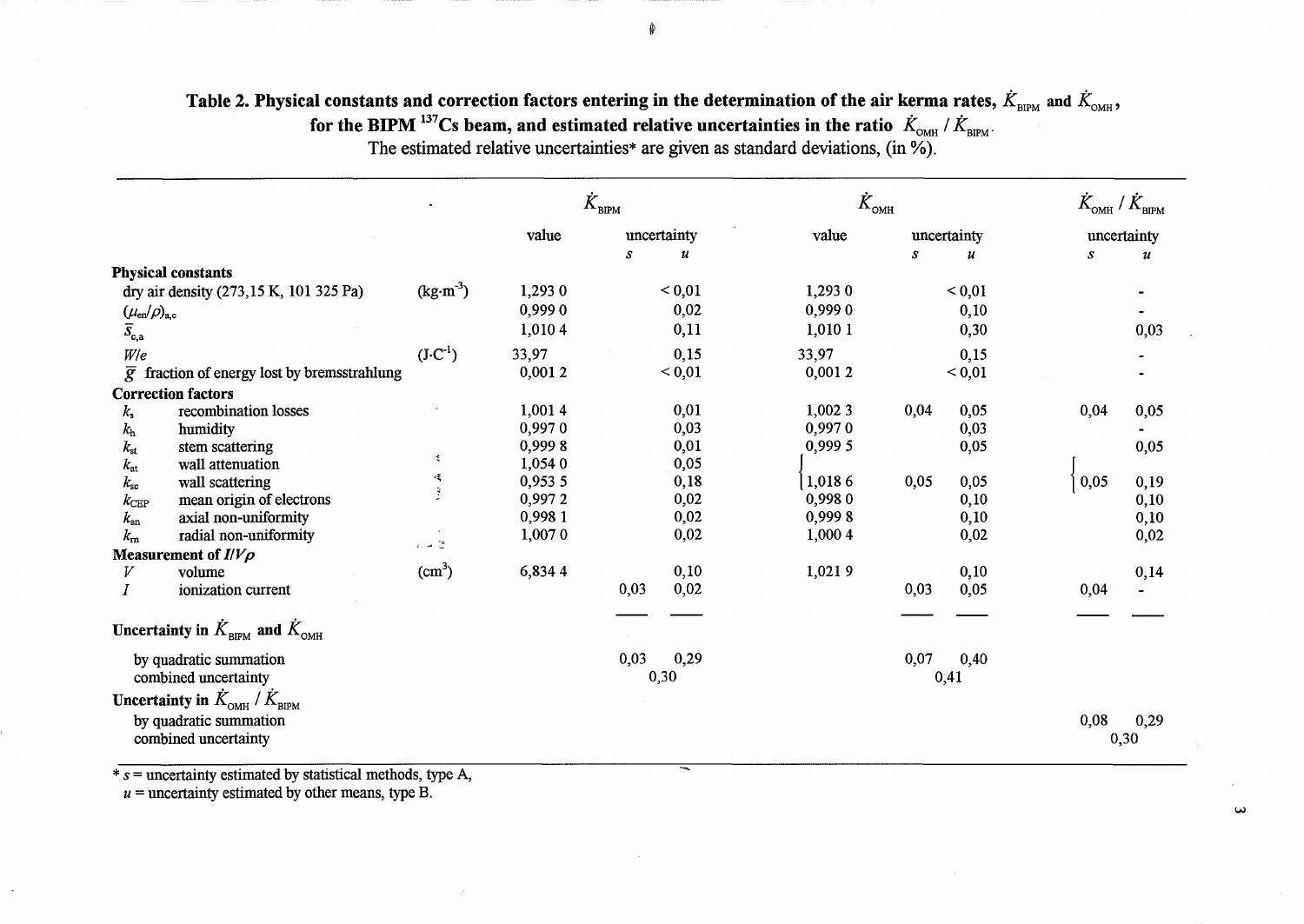The result of the comparison  $R_K = \dot{K}_{\text{OMH}} / \dot{K}_{\text{BIPM}}$  is given in Table 3. The  $\dot{K}$  values refer to an evacuated path length between source and standard. They are given at the reference date of 1994-01-01, Oh UT (the half life of <sup>137</sup>Cs is taken as (11 050  $\pm$  40) days [3]). The  $K_{\text{BPM}}$  value is the mean of measurements which were performed over a period of one month before and after the comparison at the BIPM. The ratio of the air kerma rates determined by the OMH and the BIPM standards is 0,9954.

Some of the uncertainties which appear in the BIPM and OMH determinations of the air kerma rate (such as air density,  $W/e$ ,  $\mu_{en}/\rho$ ,  $\bar{g}$ ,  $\bar{s}_{c,a}$ ,  $k_h$ , ...) cancel when evaluating the ratio  $R_K$ . The resulting uncertainty of  $R_K$  is estimated to be 0,30 % (see Table 2). It can be concluded that the standards of air kerma of the OMH and the BIPM agree well within their uncertainties.

| $K_{\text{OMH}}^* (\text{Gy-}\mu\text{C}^{-1})$ | $K_{\text{BIPM}}$<br>(Gy· $\mu$ C <sup>-1</sup> ) | $\dot{K}_{\rm OMH}$ / $\dot{K}_{\rm BIPM}$ |  |
|-------------------------------------------------|---------------------------------------------------|--------------------------------------------|--|
| 21,570                                          | 21,670                                            | $0,9954 \pm 0,0030$                        |  |
| * Mean value of 60 measurements.                |                                                   |                                            |  |

### Table 3. Result of the OMH-BIPM comparison of standards of air kerma  $(^{137}Cs$  beam)

### 4. Comparison of the air kerma standards for  ${}^{60}$ Co radiation

The collecting voltage applied to the OMH standard was  $+ 250$  V. A correction factor of 0,998 8 has been applied to the ionization current for the polarity effect. The correction factors for the OMH standard were determined at the OMH. The correction factor  $k_{\text{r.p.}}$  for the radial non-uniformity of the BIPM beam over the section of the OMH standard, has been estimated from measurements carried out at the BIPM [4].

The physical constants and the correction factors  $\text{in.} (1)$  and, the uncertainties associated with the measurement of  $\dot{K}$  are given in Table 7 of [2] for the BIPM standard and in Table 4 of the present report for the OMH standard.

The result of the comparison  $R_K = \dot{K}_{OMH} / \dot{K}_{BIPM}$  is given in Table 5. As for the comparison in the <sup>137</sup>Cs radiation, the  $\dot{K}$  values refer to an evacuated path length between source and standard and are given at the reference date of 1994-01-01, 0h UT (the half life of  $^{60}$ Co is taken as (1 925,5  $\pm$  0,5) days [3]). The  $\dot{K}_{BIPM}$  value is the mean of measurements which were carried out over a period of one month before and after the comparison at the BIPM. The ratio of the air kerma rates determined by the OMH and the BIPM standards is 1,0028.

Some of the uncertainties which appear in the BIPM and OMH determinations of the air kerma rate (such as air density,  $W/e$ ,  $\mu_{en}/\rho$ ,  $\overline{g}$ ,  $\overline{s}_{c,a}$ ,  $k_h$ , ...) cancel when evaluating the ratio  $R_K$ . A detailed analysis of the uncertainty of  $R_K$ , which is estimated to be 0,24 %, is given in Table 4.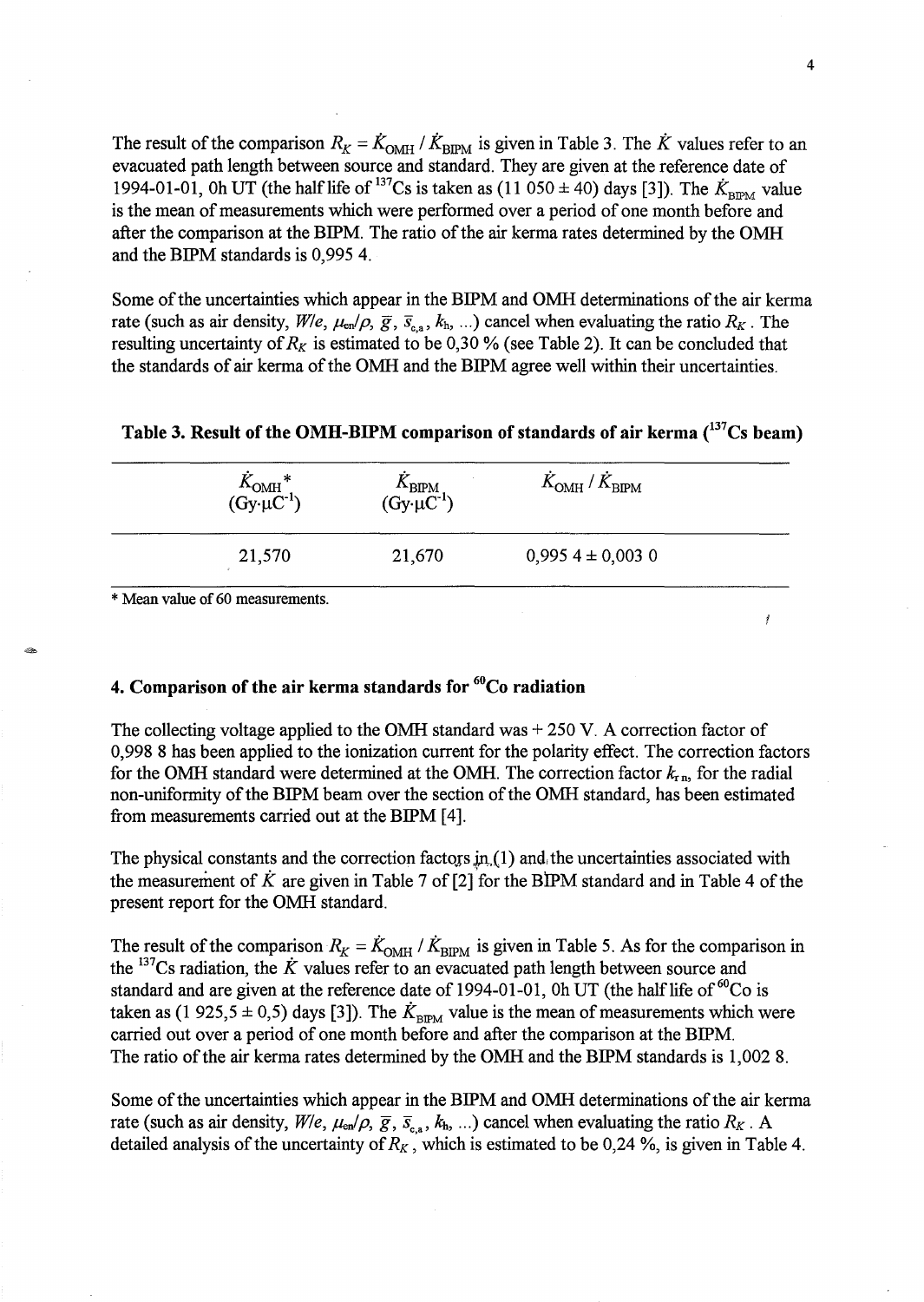The result of the present comparison is nearly  $0.2$  % higher than the value obtained during the 1986 comparison. A difference of the same order with the BIPM standard has already been observed for another air kerma standard of the same type as the OMH standard [5].

## Table 4. Physical constants and correction factors entering in the determination of the air kerma rate,  $\dot{K}_{\text{OMH}}$ , in the BIPM  $^{60}$ Co beam.

|                                                               |                    | $\dot{K}_{\rm OMH}$ |             | $\dot{K}_{\rm OMH}$ / $\dot{K}_{\rm BIPM}$ |                  |                  |
|---------------------------------------------------------------|--------------------|---------------------|-------------|--------------------------------------------|------------------|------------------|
|                                                               |                    | value               | uncertainty |                                            | uncertainty      |                  |
|                                                               |                    |                     | S           | u                                          | $\boldsymbol{S}$ | $\boldsymbol{u}$ |
| <b>Physical constants</b>                                     |                    |                     |             |                                            |                  |                  |
| dry air density (273,15 K, 101 325 Pa)                        | $(kg·m-3)$         | 1,293 0             |             | ${}^{<}0,01$                               |                  |                  |
| $(\mu_{\rm en}/\rho)_{\rm a,c}$                               |                    | 0,998 5             |             | 0,05                                       |                  |                  |
| $\overline{S}_{\rm c,a}$                                      |                    | 1,000 7             |             |                                            |                  | 0,03             |
| W/e                                                           | $(J \cdot C^{-1})$ | 33,97               |             | $0,11*$                                    |                  |                  |
| $\overline{g}$ fraction of energy lost by bremsstrahlung [10] |                    | 0,0032              |             | 0,02                                       |                  |                  |
| <b>Correction factors</b>                                     |                    |                     |             |                                            |                  |                  |
| recombination losses<br>$k_{\rm s}$                           |                    | 1,0027              | 0,04        | 0,05                                       | 0,04             | 0,05             |
| humidity<br>$k_{\rm h}$                                       |                    | 0,9970              |             | 0,03                                       |                  |                  |
| $k_{\rm st}$<br>stem scattering                               |                    | 0,9998              |             | 0,05                                       |                  | 0,05             |
| wall attenuation<br>$k_{\rm at}$                              |                    |                     |             |                                            |                  |                  |
| wall scattering<br>$k_{\rm sc}$                               |                    | 1,0157              | 0,05        | 0,05                                       | 0,05             | 0,10             |
| mean origin of electrons<br>$k_{\rm CEP}$                     |                    | 0,9970              |             | 0,10                                       |                  | 0,10             |
| axial non-uniformity<br>$k_{\rm an}$                          |                    | 0,9998              |             | 0,10                                       |                  | 1/0,12           |
| radial non-uniformity<br>$k_{\rm m}$                          |                    | 1,000 2             |             | 0,01                                       |                  | 0,01             |
| Measurement of $I/V\rho$                                      |                    |                     |             |                                            |                  |                  |
| volume<br>V                                                   | (cm <sup>3</sup> ) | 1,0219              |             | 0,10                                       | 0,01             | 0,11             |
| ionization current                                            |                    |                     | 0,01        | 0,02                                       | 0,01             | 0,02             |
| Uncertainty in $K_{\text{OMH}}$                               |                    |                     |             |                                            |                  |                  |
| by quadratic summation                                        |                    |                     | 0,06        | 0,23                                       |                  |                  |
| combined uncertainty                                          |                    |                     |             | 0,24                                       |                  |                  |
| Uncertainty in $K_{\text{OMH}}$ / $K_{\text{BIPM}}$           |                    |                     |             |                                            |                  |                  |
| by quadratic summation                                        |                    |                     |             |                                            | 0,07             | 0,23             |
| combined uncertainty                                          |                    |                     |             |                                            |                  | 0,24             |
| ***                                                           |                    |                     |             |                                            |                  |                  |

The estimated relative uncertainties are given as standard deviations (in %).

\* Uncertainty in the product  $W \bar{s}_{c,a}$ .

## Table 5. Result of the OMH-BIPM comparison of standards of air kerma  $(^{60}Co$  beam)

| $\dot{K}_{\rm OMH}{}^*$<br>$(Gy \cdot \mu C^{-1})$ | $\Lambda_{\text{BIPM}}$<br>$(Gy \cdot \mu C^{-1})$ | $K_{\rm OMH}$ / $K_{\rm BIPM}$ |  |
|----------------------------------------------------|----------------------------------------------------|--------------------------------|--|
| 6,8710                                             | 6,853 5                                            | $1,0025 \pm 0,0024$            |  |

\* Mean value of 60 measurements.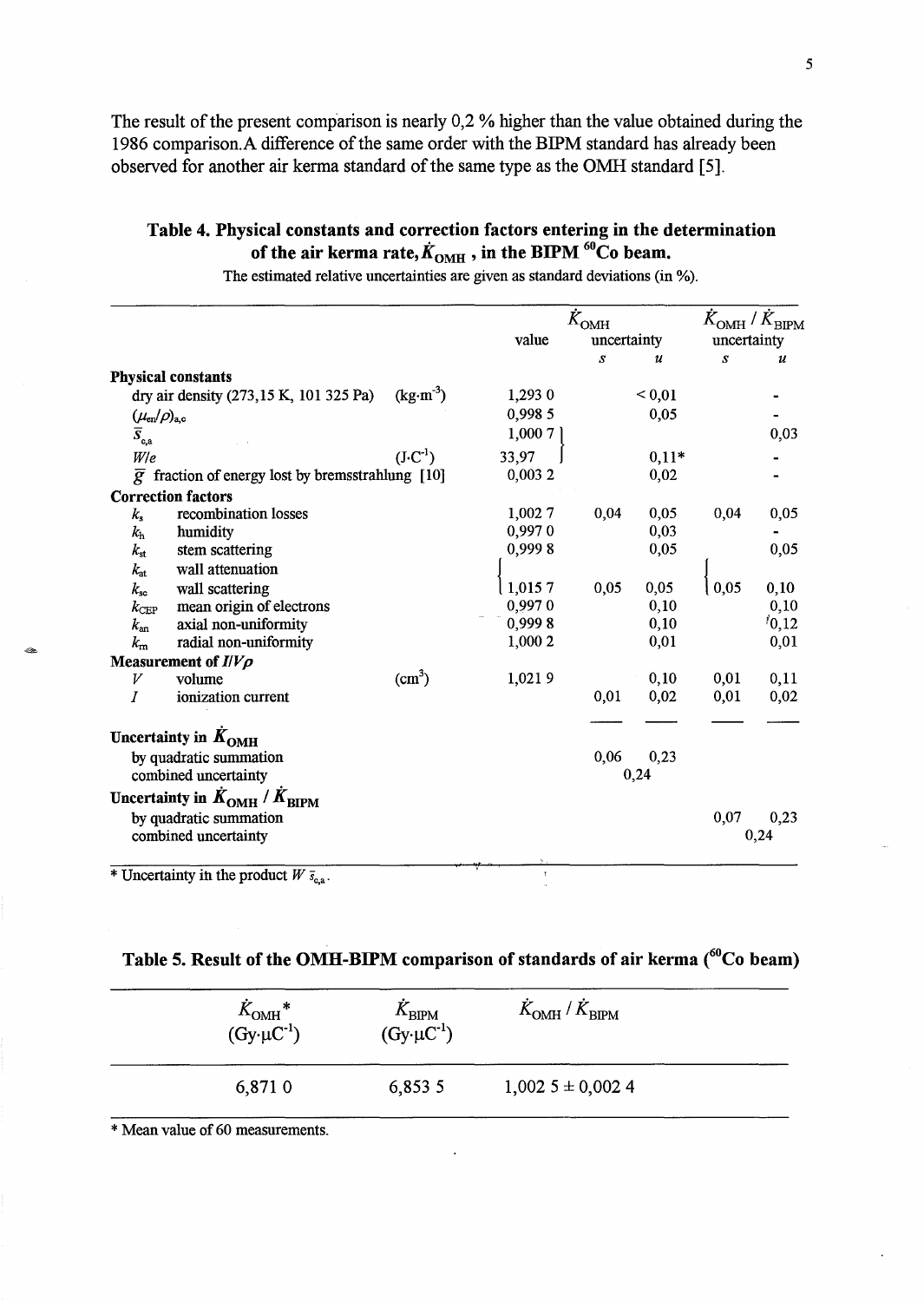In addition, an indirect comparison of the standards of air kerma was carried out by means of a transfer chamber, type NE-2561. The collecting voltage applied to the transfer chamber was + 200 V. At the BIPM, the calibration was carried out under the conditions of measurement described in [2]. The calibration factor was determined using the relations

$$
(N_K)_{\text{BIPM}} = \frac{\dot{K}_{\text{BIPM}}}{I_{\text{BIPM}}}, \qquad (N_K)_{\text{OMH}} = \frac{\dot{K}_{\text{OMH}}}{I_{\text{OMH}}}, \qquad (2)
$$

where

 $\dot{K}$  is the air kerma rate determined at the BIPM and the OMH,

I is the ionization current, at 20  $\rm{^{\circ}C}$  and 101 325 Pa, measured by the transfer chamber at the BIPM and the OMH. No correction has been applied to the ionization current I measured by the chamber for humidity, for incomplete ion collection or for the radial non-uniformity of the beam over the section of the transfer chamber.

The result of the indirect comparison  $R_K = (N_K)_{\text{OMH}} / (N_K)_{\text{BIPM}}$  is given in Table 6 and the analysis of its uncertainty in Table 7. This result is in very good agreement, within the uncertainties, with that of the direct comparison.

| <b>CU UCAIII</b>                                       |                                               |                     |  |
|--------------------------------------------------------|-----------------------------------------------|---------------------|--|
| $\frac{(N_K)_{\rm OMH}}{({\rm Gy}\cdot \mu{\rm C}^1)}$ | $(N_K)_{\rm BIPM}$<br>$(Gy \cdot \mu C^{-1})$ | $R_K$               |  |
| 93,51                                                  | 93,23                                         | $1,003$ 0 ± 0,002 5 |  |

### Table 6. Result of the indirect OMH-BIPM comparison of standards of air kerma  $(^{60}Co$  beam)

\* Mean value of 60 measurements.

## Table 7. Estimated relative uncertainties in the ratio  $R_K$  (standard deviation, in %)

| Uncertainty in the measurement of     | S    | и    |  |
|---------------------------------------|------|------|--|
| Air kerma ratio $K_{OMH} / K_{BIPM}$  | 0,07 | 0,24 |  |
| Ionization current of NE 2561 chamber |      |      |  |
| at the BIPM                           | 0,01 | 0,02 |  |
| at the OMH                            | 0,01 | 0,02 |  |
| Distance                              |      |      |  |
| at the BIPM                           |      | 0.02 |  |
| at the OMH                            |      | 0,02 |  |
| Uncertainty in $R_K$                  |      |      |  |
| quadratic summation                   | 0.07 | 0,24 |  |
| combined uncertainty                  | 0,25 |      |  |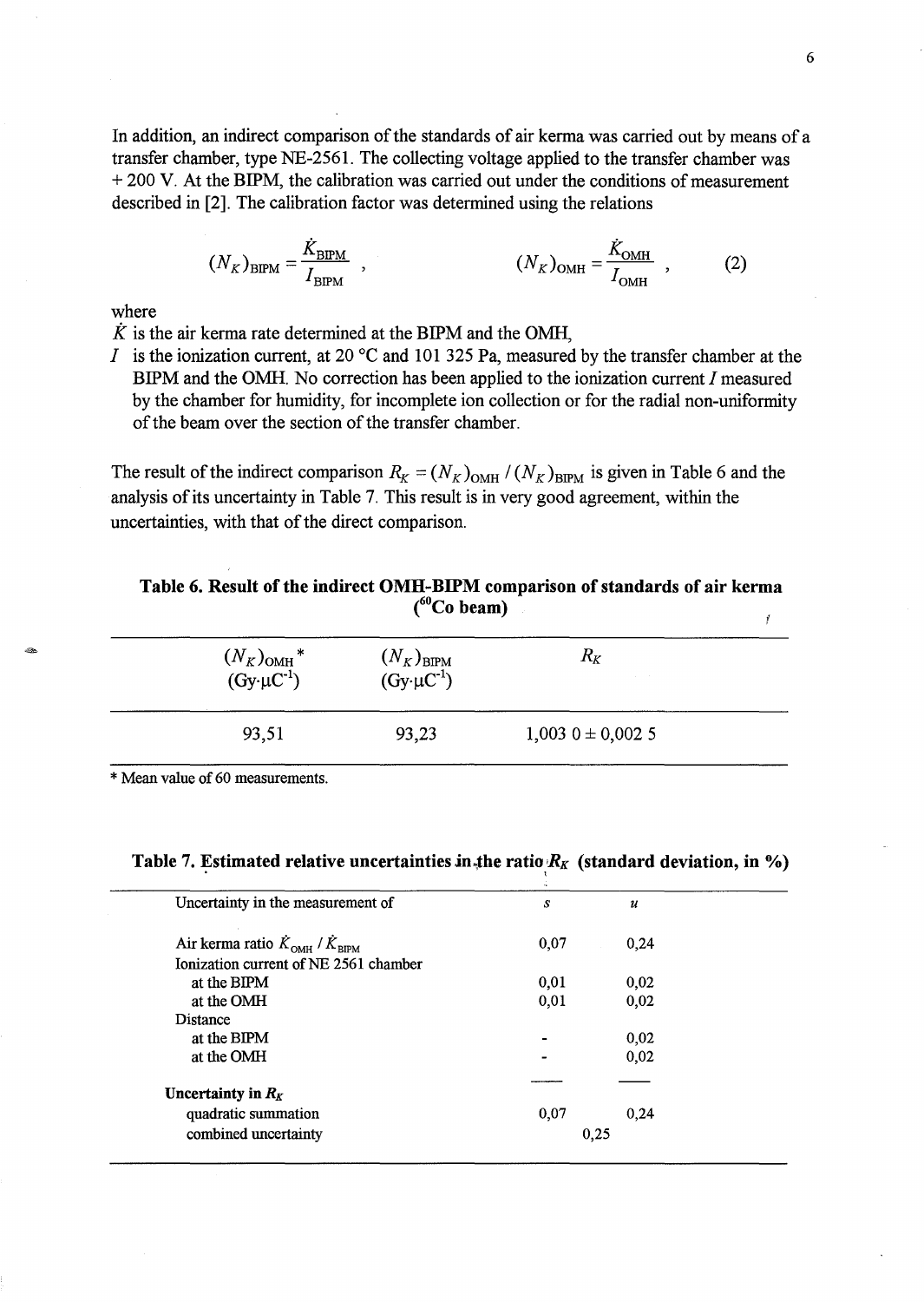## 5. Calibration of transfer chamber in terms of absorbed dose to water ( ${}^{60}$ Co beam)

Transfer chamber NE 2561-084 was calibrated at the BIPM in terms of absorbed dose to water at the reference depth of 5  $g/cm<sup>2</sup>$ . Information on the conditions of measurement and the determination of the calibration factor *Nw* is given in [2].

For calibration, the axis of the transfer chamber was located in the reference plane. The chamber was inserted in a perspex envelope (1,1 mm thick) provided by the BIPM. A collecting voltage of +200 V was applied to the chamber. During calibration the relative humidity was in the range of 40 % to 45 % and the water temperature was stable to within 0,05  $\degree$ C. The short-term relative standard deviation of the mean ionization current is estimated to be 0,01 % (60 measurements). The correction for the leakage current of the chamber is less than 0,01 %.

Table 8 gives the result of the calibration as well as the ratio  $N_w/N_K$ . The value obtained for  $N_w$  holds for 20  $\degree$ C and 101 325 Pa. No correction has been applied to the ionization current measured by the chamber for humidity, for incomplete ion collection or for the radial nonuniformity of the beam over the section of the transfer chamber. The uncertainties in  $N_{w}$  are given in Table 9.

The value of the ratio  $N_W / N_K$  is in agreement with those obtained for other NE 2561 chambers calibrated previously at the BIPM [6].

| Table 8. Calibration factor, $N_W$ , of the OMH transfer chamber NE 2561-084 |
|------------------------------------------------------------------------------|
| in terms of absorbed dose to water $(^{60}Co$ beam)                          |

| $(D_{\text{W}})_{\text{BIPM}}$<br>$(mGy·s-1)$ | $(N_{\rm W})_{\rm BIPM}$<br>$(Gy \cdot \mu C^{-1})$ | $N_{\rm W}/N_K$ |  |
|-----------------------------------------------|-----------------------------------------------------|-----------------|--|
| 6,856                                         | $101.9 \pm 0.5$                                     | 1,093           |  |

1

Table 9. Estimated relative uncertainties in the calibration factor, *Nw,*  of transfer chamber NE 2561-084 (standard deviations, in %)

| Uncertainty in the measurement of                                        | S                        | u    |  |
|--------------------------------------------------------------------------|--------------------------|------|--|
| Absorbed dose rate $\dot{D}_{\rm w}$ at 5 g/cm <sup>2</sup> in water [7] | 0.20                     | 0,38 |  |
| Ionization current of NE 2561 chamber                                    | 0,01                     | 0,02 |  |
| Distance                                                                 | $\overline{\phantom{0}}$ | 0.04 |  |
| Depth in water                                                           | -                        | 0,10 |  |
| Uncertainty in $N_{\rm W}$                                               |                          |      |  |
| quadratic summation                                                      | 0.20                     | 0.40 |  |
| combined uncertainty                                                     | 0,5                      |      |  |
|                                                                          |                          |      |  |

ř